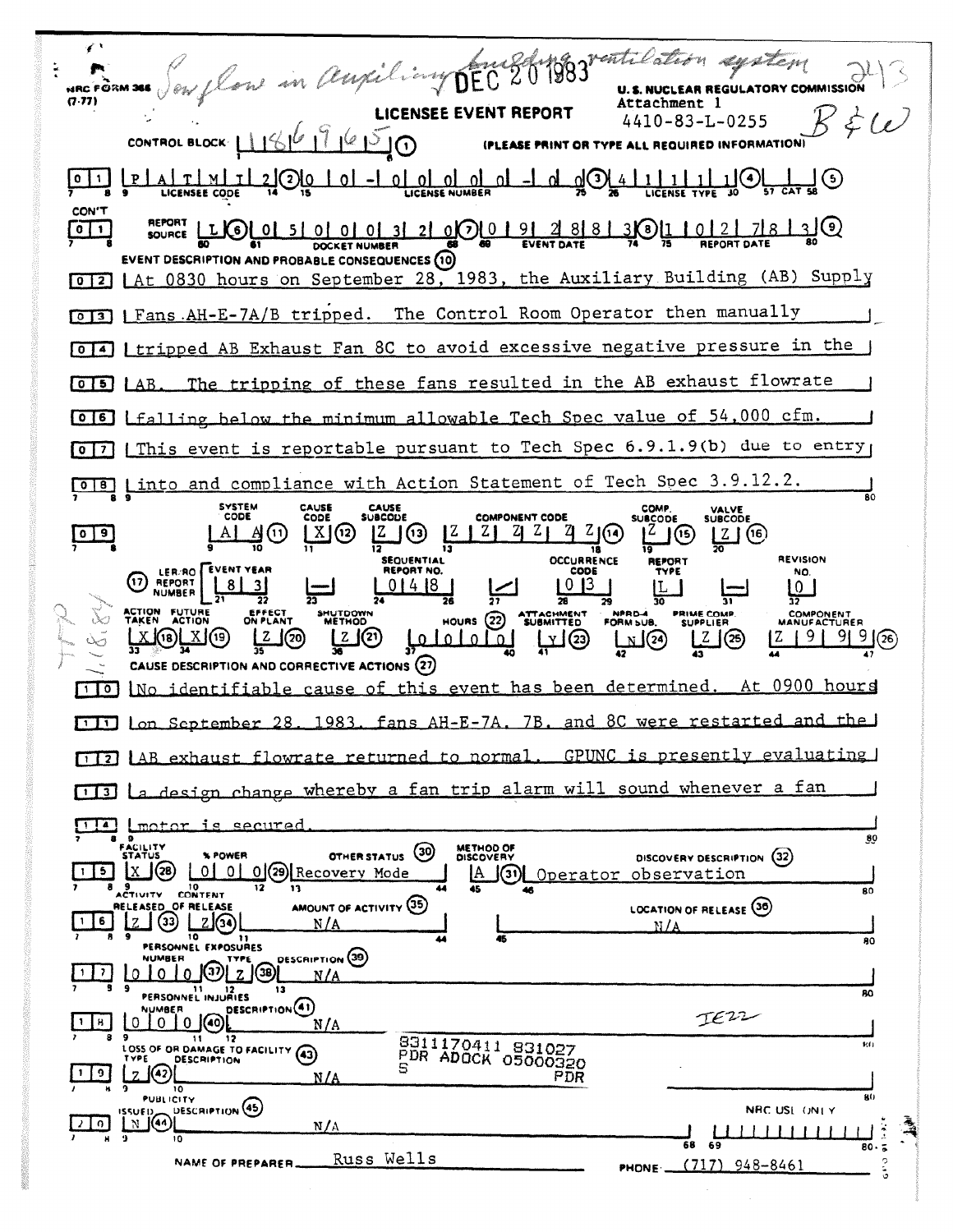Attachment 2 4410-83-L-0255

â,

# LER 83-048/03L-0 EVENT DATE - September 28, 1983

## I. EXPLANATION OF THE OCCURRENCE

 $\mathcal{F}_{\mathbf{a}}^{(0)}$  .

At 0830 hours on September 28, 1983, Auxiliary Building (AB) Supply Fans AH-E-7A and 7B tripped. Subsequently, the Control Room Operator manually tripped AB Exhaust Fan AH-E-8C in order to prevent the drawing of excessive negative pressure in the AB. Due to the tripping of the above three (3) fans, the AB exhaust flowrate decreased below the minimum allowable Technical Specification value of 54,000 cfm. This placed the unit in the Action Statement of Technical Specification 3.9.12.2 and commenced a four timeclock as required by the Action Statement.

At 0900 hours on September 28, 1983, fans AH-E-7A, 73, and SC were restarted and the AB exhaust flowrate was returned to normal.

This event is considered reportable pursuant to Technical Specification 6.9.1.9(b) due to entry into and compliance with the Action Statement of Technical Specification 3.9.12.2.

This event is similar in nature to LER 82-41 in that it concerns tripping the AB supply fans.

## II. CAUSE OF THE OCCURRENCE

An investigation by Plant Engineering determined no identifiable cause for the tripping of supply fans AH-E-7A and 7B.

# III. CIRCUMSTANCES SURROUNDING THE OCCURRENCE

At the time of the occurrence, the Unit 2 facility was in a longterm cold shutdown state. The reactor decay heat was being removed via loss to ambient. Throughout the event there was no effect on the Reactor Coolant System or the core.

# IV. CORRECTIVE ACTIONS TAKEN OR TO BE TAKEN

- Immediate At 0900 hours on September 28, 1983, fans AH-E-7A, 7B, and 8C were restarted and the AB exhaust flowrate was returned to normal.
- Long-Term GPUNC is presently evaluating a design change whereby a fan trip alarm will sound whenever a fan motor is secured (including a manual trip). This action in itself may not preclude events such as the above from occurring, however, the Control Room Operators will be immediately alerted when a fan trip occurs and will be able to initiate actions more rapidly to identify/correct the cause of the fan trip.